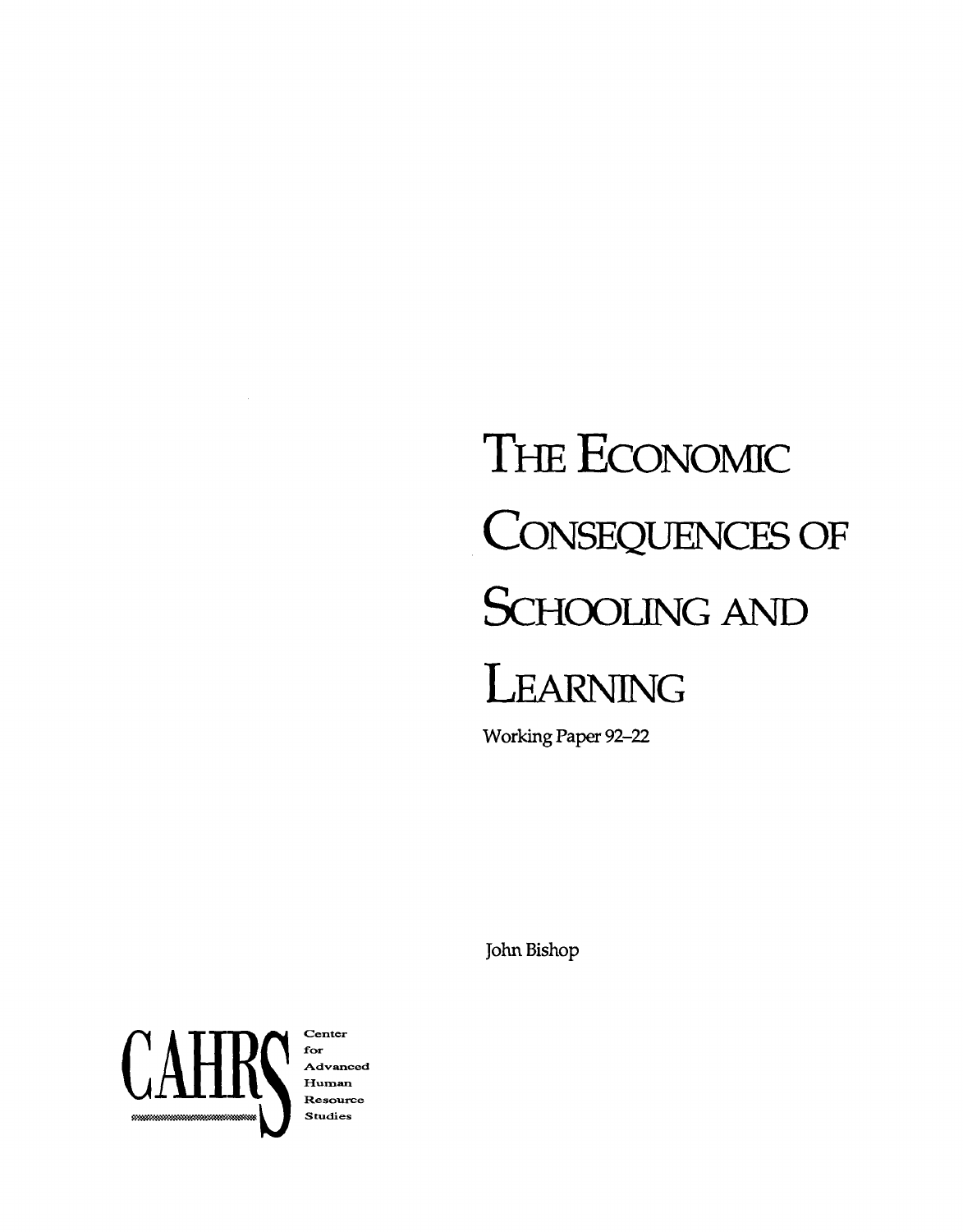$\label{eq:2.1} \frac{1}{\sqrt{2}}\left(\frac{1}{\sqrt{2}}\right)^2\left(\frac{1}{\sqrt{2}}\right)^2\left(\frac{1}{\sqrt{2}}\right)^2\left(\frac{1}{\sqrt{2}}\right)^2\left(\frac{1}{\sqrt{2}}\right)^2\left(\frac{1}{\sqrt{2}}\right)^2.$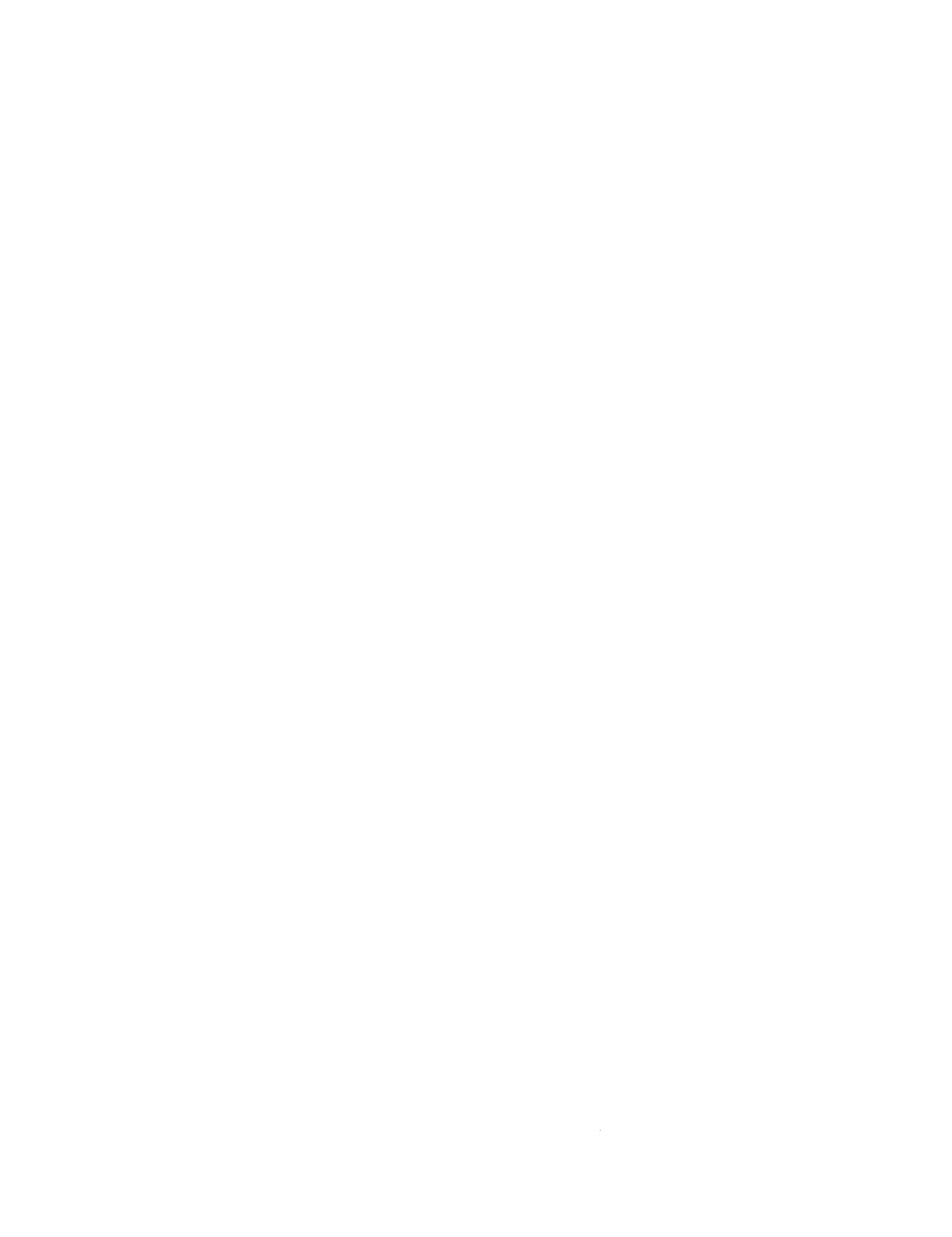Draft-5/9/92

### THE ECONOMIC CONSEQUENCES **OF** SCHOOLING AND LEARNING

### John Bishop Cornell University Working Paper  $#42-22$ .

Center for Advanced Human Resource Studies New York State School of Industrial and Labor Relations Cornell University Ithaca, New York 14851-0925 607-255-2742

This paper is an early draft of a report of the economic consequences of learning written for the Economic Policy Institute, Washington, DC. I would like to thank John Gary and George Jakubson for their assistance in creating the extract of the NLS Youth analyzed in section 3. I would also like to express my appreciation to Lauress Wise, Jeffrey McHenry, Milton Maier, Jim Harris, Jack Hunter and Frank Schmidt for their assistance in locating and interpreting the various studies of job performance in the military and Peter Mueser, Marc Bendick, David Levine, Paul Ong, Andrew Weiss, Sheldon Zedeck and Nambury Raju for helpful comments on an earlier version of this paper. This paper has not undergone formal review or approval of the faculty of the ILR school. It is intended to make results of Center research available to others interested in human resource management in preliminary form to encourage discussion and suggestions.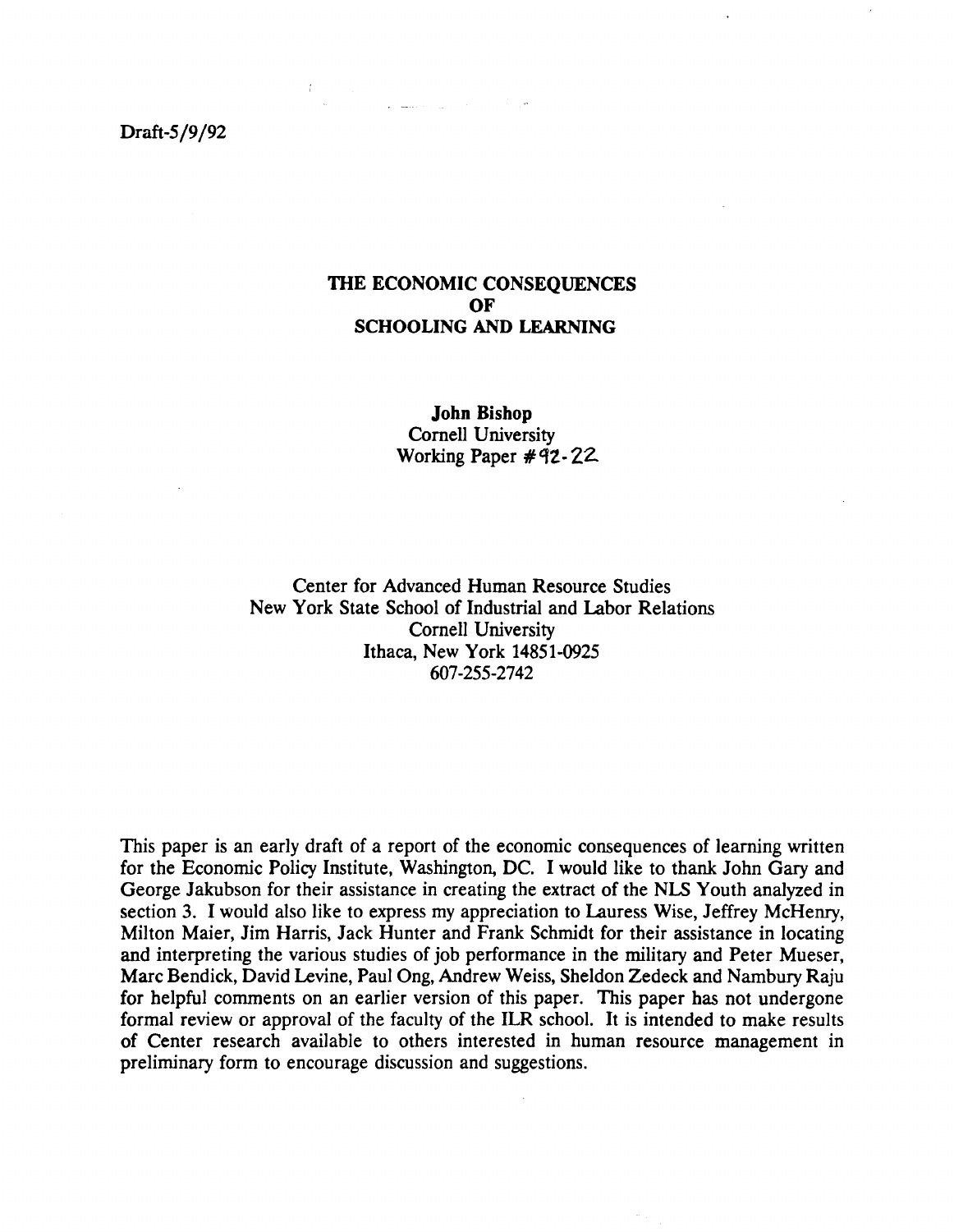### THE ECONOMIC CONSEQUENCES OF SCHOOLING AND LEARNING

### *'The fate of empires depends on the education of youth. --Aristotle*

Concern about slackening productivity growth and deteriorating competitiveness has resulted in a new public focus on the quality and rigor of the elementary and secondary education received by the nation's front line workers. The National Assessment of Educational Progress, for example, reports that 93 percent of 17 year olds do not have "the capacity to apply mathematical operations in a variety of problem settings." (1988 p. 42)

Higher order thinking and problem solving skills are believed to be in particularly short supply so much attention has been given to mathematics and science education because it is thought that these subjects are particularly relevant to their development.

The debate has been enlivened by the availability of comparative data on mathematics and science achievement of representative samples of secondary school students for many industrialized nations. American high school students lag far behind their counterparts overseas. In the 1960s, the low ranking of American high school students in such comparisons was attributed to the fact that the test was administered to a larger proportion of American than European and Japanese youth. This excuse is no longer valid. Figures 1 to 4 plot the scores in Algebra, Biology, Chemistry and Physics against the proportion of the 18-year old population in the types of courses to which the international test was administered (Postlethwaite and Wiley, 1992). In the Second International Math Study, the universe from which the American sample was drawn consisted of high school seniors taking a college preparatory math course. This group which represents only 13 percent of American 17 year olds, is roughly comparable to the 12 percent of Japanese youth who were in the sample frame and is considerably smaller than the 19 percent of youth in the Canadian province of Ontario and the 50 percent of Hungarians who were taking college preparatory mathematics. In Algebra, the mean score for this very select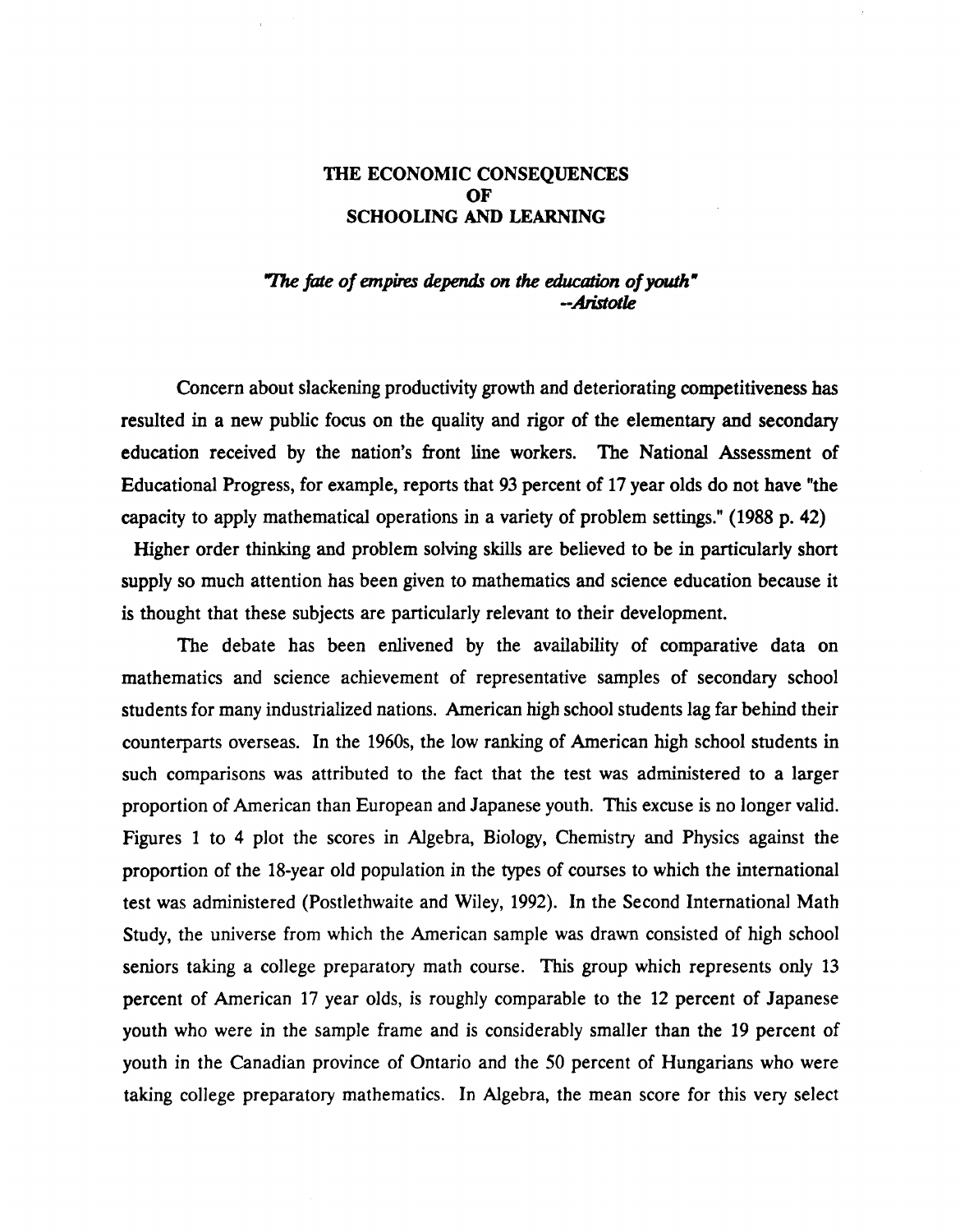# ALGEBRA RESULTS FOR 17-YEAR-OLDS

PERCENT CORRECT

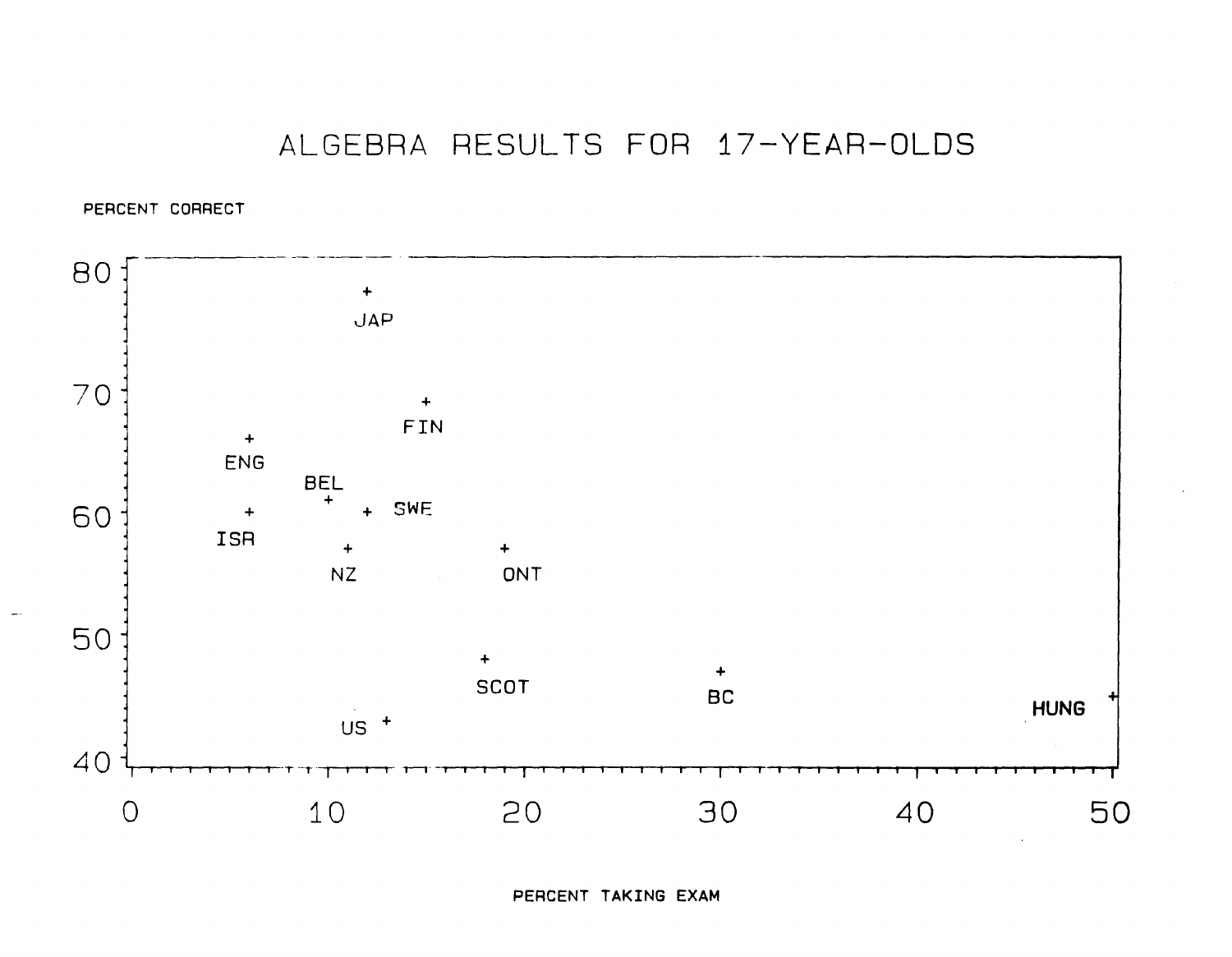group of American students was about equal to the mean score of the much larger group of Hungarians and substantially below the Canadian achievement level (International - Association for the Evaluation of Educational Achievement 1988).

The findings of the Second International Science Study are even more dismal. Take the comparisons with English-speaking Canada, for example. The 18 % of English-speaking Canadian youth taking physics knew almost as much as the  $1\%$  of American 17-18 year olds who were taking their second year of physics (most of whom were in "Advanced Placement"). The 25 % of Canadian 18-year olds taking chemistry knew just as much chemistry as the very select 2 % of Americans high school seniors taking their second chemistry course (Postlethwaite and Wiley, 1992).

### (Figure 1-4 about here)

The poor performance of American students is sometimes blamed on the nation's "diversity". It is true that secondary schools do a particularly poor job educating African-Americans, Hispanics and children from low income backgrounds generally. But the affluent non-minority parents who believe that their children are doing acceptably by international standards are sadly misinformed. In Stevenson, Lee and Stigler's (1986) study of 5th grade math achievement, the best of the 20 classrooms sampled in Minneapolis was outstripped by every single classroom studied in Sendai, Japan and by 19 of the 20 classrooms studied in Taipeh, Taiwan. The nation's top high school students rank far behind much less elite samples of students in other countries. Substantially larger shares of 17-18 year old Belgians, Finns, Hungarians, Scots, Swedes and Canadians are studying advanced algebra, pre-calculus and calculus and their achievement levels are significantly higher than American high school seniors in such classes. The gap between American high school seniors in middle class suburbs and their counterparts in many European nations is larger than the two to three grade level equivalent gap between whites and blacks in the US (NAEP 1988; IAEEA, 1988). The learning deficit is pervasive.

Does the large gap between the mathematical and scientific competence of American youth and the youth of other nations have major consequences for a nation's standard of living? In the view of many, it does:

 $\overline{\phantom{a}}$ 

2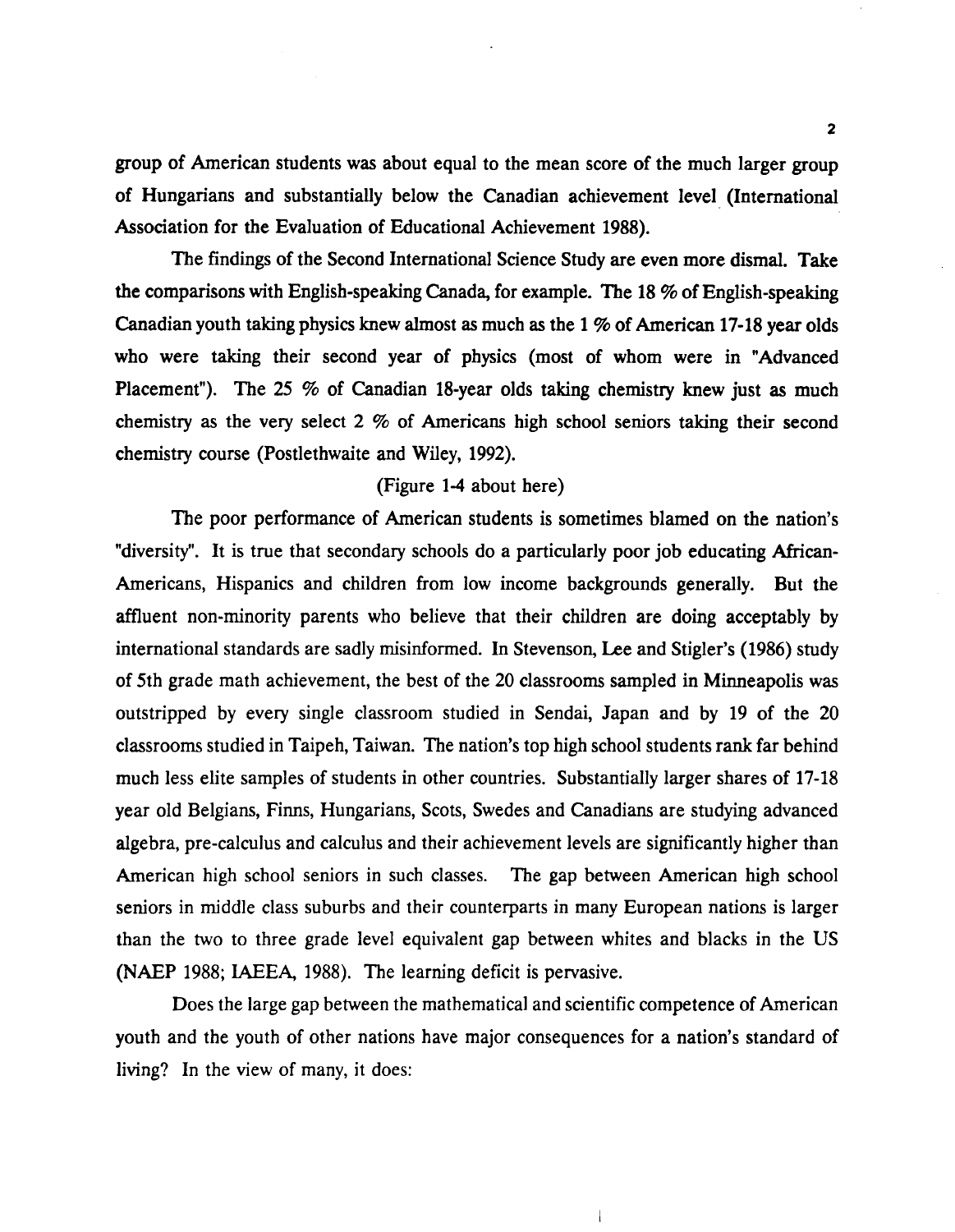### CHEMISTRY RESULTS FOR 18-YEAR-OLDS

PERCENT CORRECT

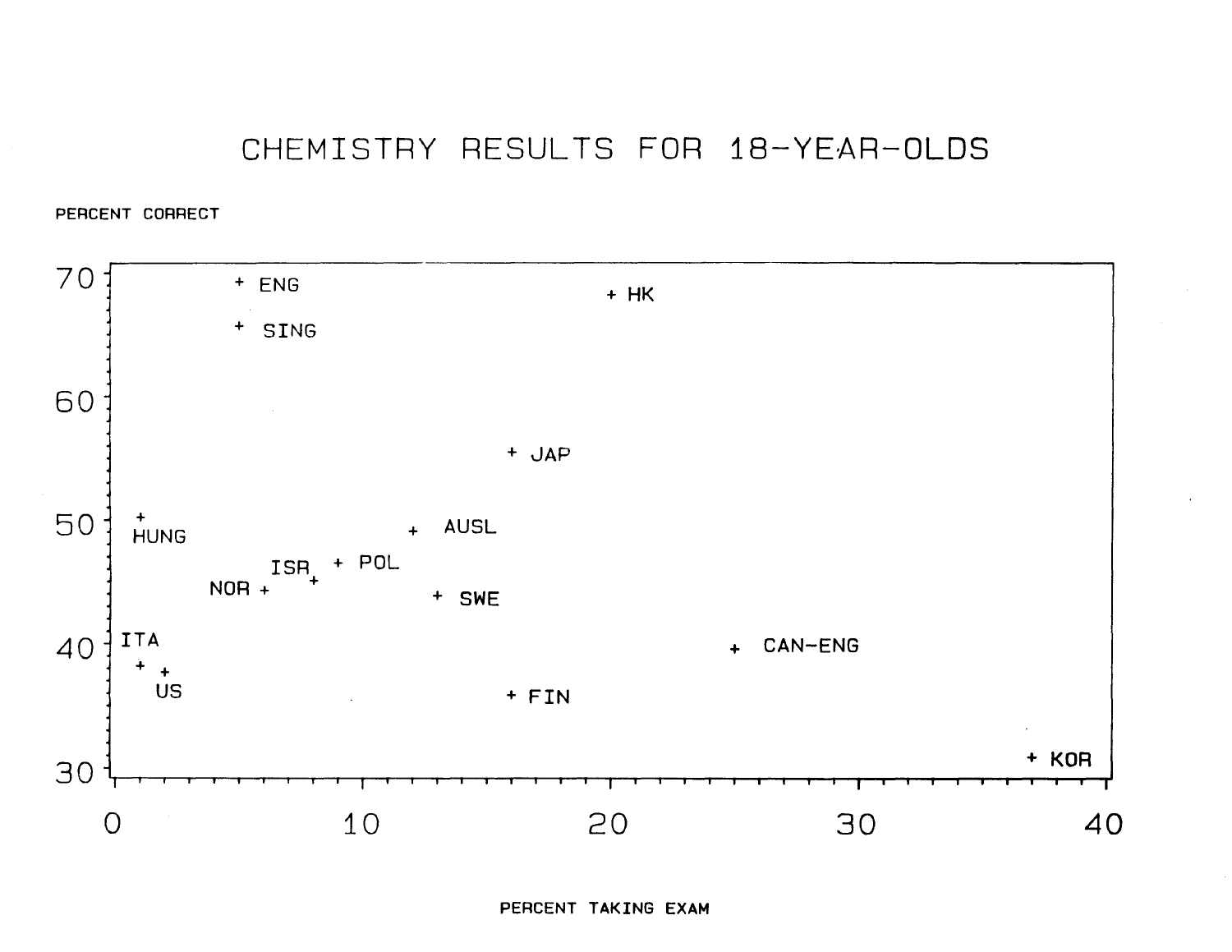# PHYSICS RESULTS FOR 18-YEAR-OLDS

. ! t

f .

l

PERCENT CORRECT

-

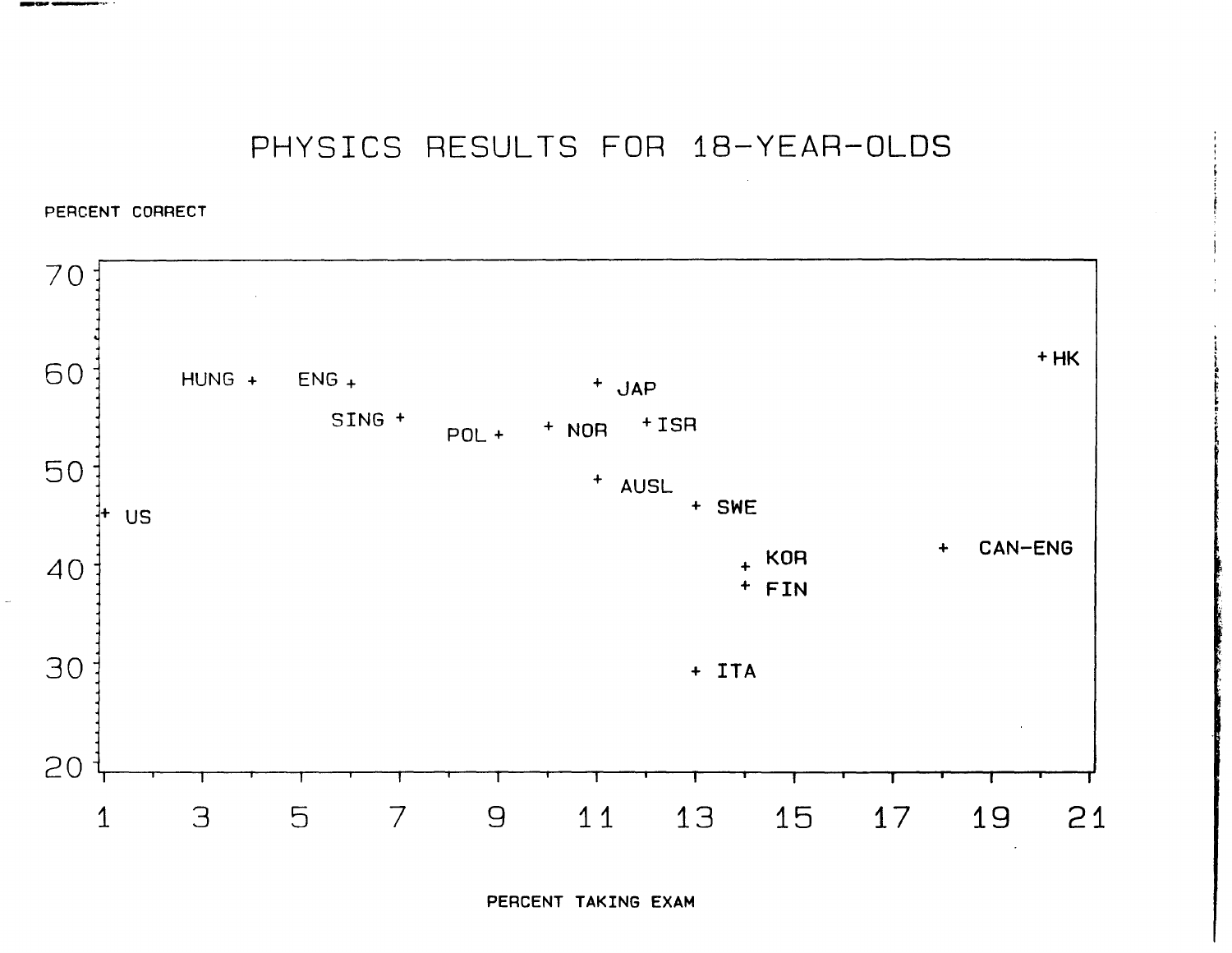# BIOLOGY RESULTS FOR 18-YEAR-OLDS

PERCENT CORRECT

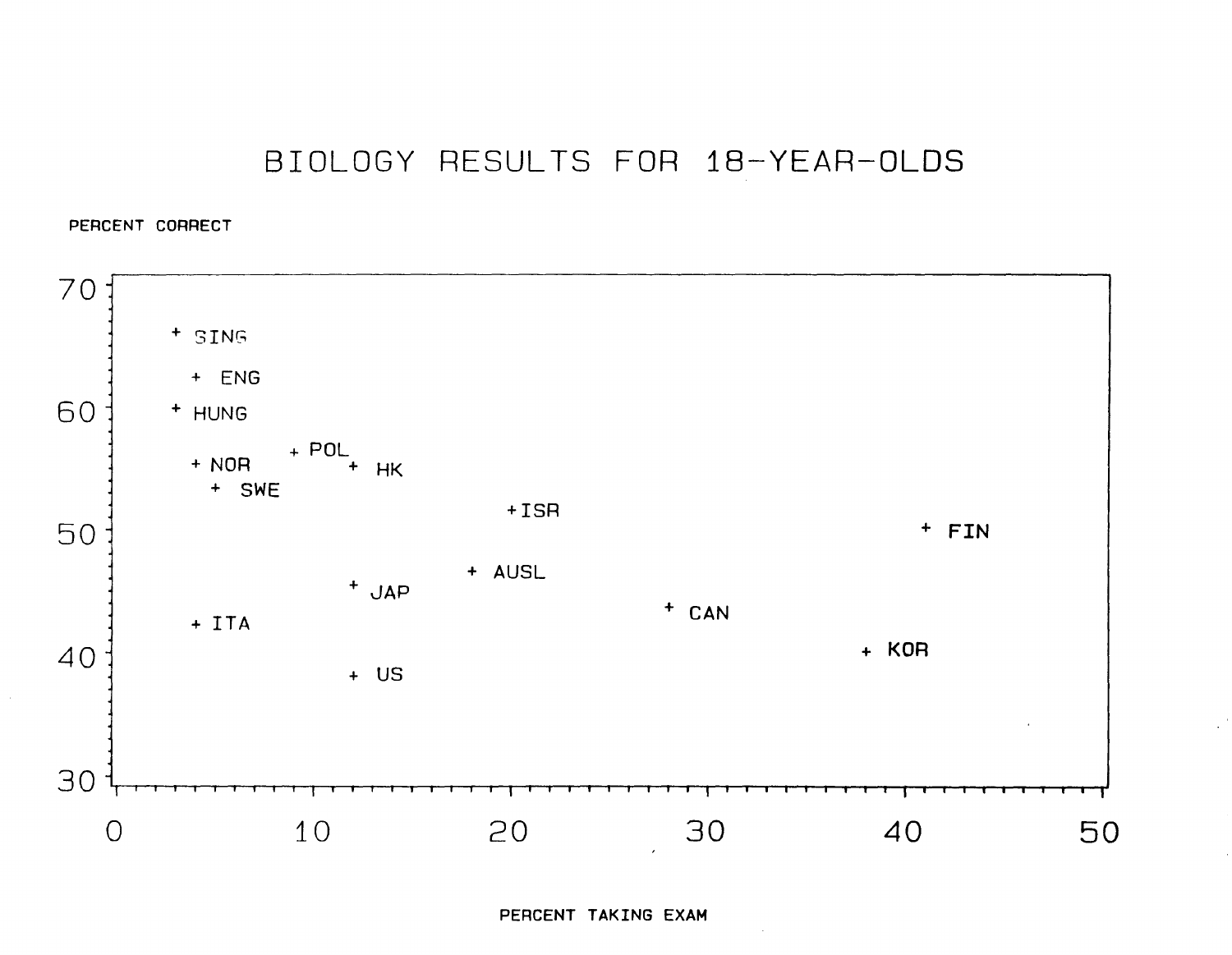If only to keep and improve on the slim competitive edge we still retain in world markets, we [Americans] must dedicate ourselves to the reform of our educational system....Learning is the indispensable investment required for success in the "information age" we are entering. (National Commission on Excellence in Education, p. 7).

Behind their call for higher standards and more class time devoted to core academic subjects--mathematics, science, social science and language arts--is an assumption that most jobs require significant competency in these fields. There is, however, some controversy about these claims. Morris Shamos, an emeritus professor of physics at New York University, argues, for example, that "widespread scientific literacy is not essential to... prepare people for an increasingly technological society"(Education Week, Nov. 23 1988.p. 28). Other commentators have questioned the relevance of algebra and geometry to the great majority of jobs that do not require technical training. It has been argued, for example, that since the great majority of employers do not currently use the new management techniques that are supposed to require a high skill work force, preparing young people for working in high performance work systemswill make them unfitted for the boring and repetitive jobs that predominate in the labor market. This report examines whether evidence from labor markets supports the claims that schooling and academic achievement improve worker productivity and that the productivity benefits of quality schooling are increasing?

Americans are justly proud of the high participation in postsecondary education, but most college freshmen and sophomores are studying material that Europeans study in secondary school and drop out rates are extremely high due in part to the poor preparation received in high school. Participation in postsecondary education is expanding rapidly in other industrialized nations. For males, the ratio of higher education graduates to the population 24 years old is 33 percent for Japan, 25 percent for the United States, 20.6 percent for Canada, and 14-16 percent for England, France and Germany (NCES 1990, Indicator 2.8). What are the economic benefits of this high rate of participation in higher education?

The first two sections of the paper review the voluminous literature on the labor market impacts of well signalled educational achievements--obtaining a bachelors degree,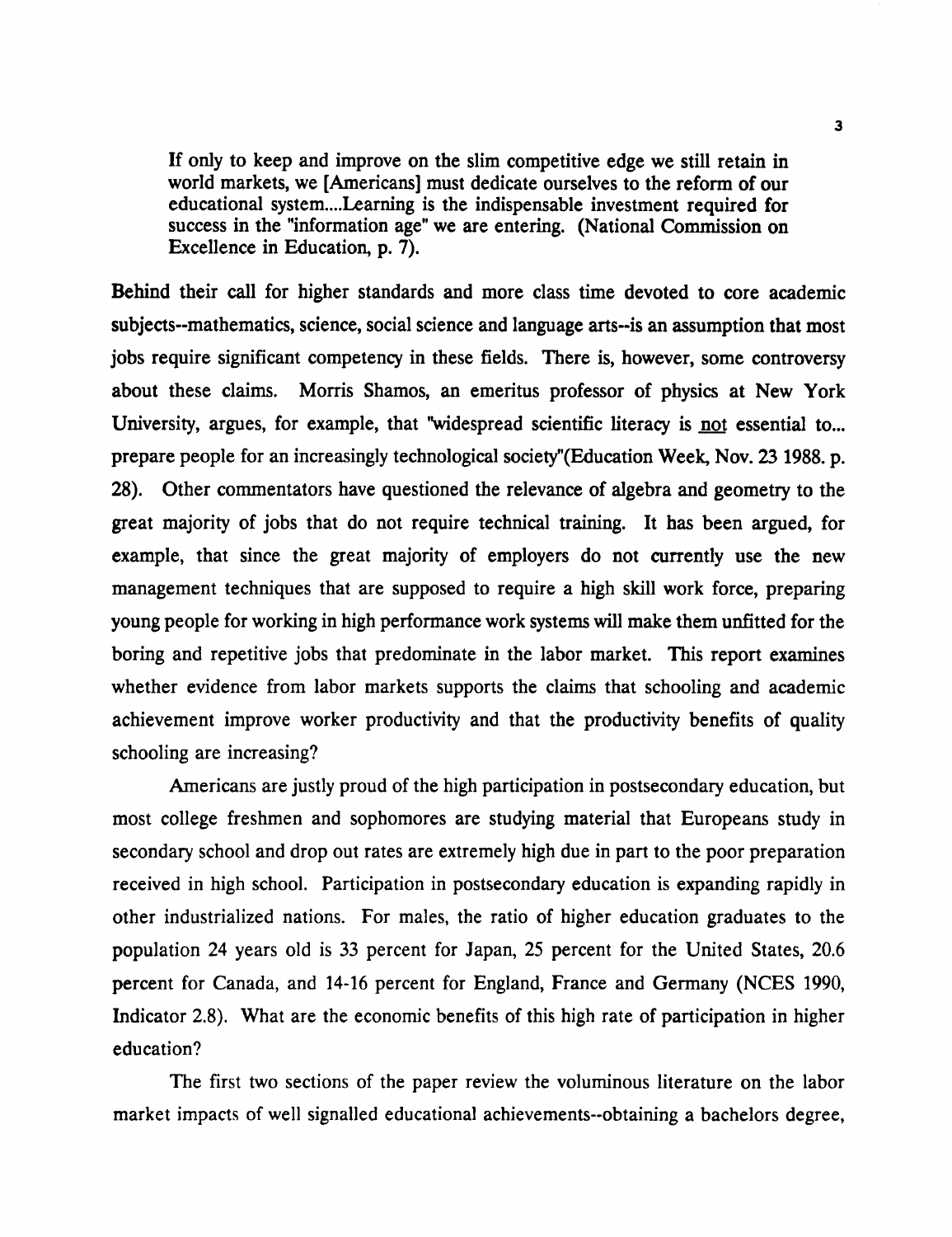ones major in college, the quality of one's college or high school, pursuing a vocational program in high school, etc. Since information these gross characteristics of a youth's educational background is available to all prospective employers, competitive labor markets will insure that wage differentials between groups with different amounts and types of education will pretty closely correspond to the productivity differentials between these groups. Section 1 examines the wage effects of (a) years of schooling, (b) the quality of elementary and secondary education, (c) a college degree and (d) different college majors. Section 2 examines the literature on the impact of high school vocational education.

The remainder of the paper examines the effect of direct measures of skill and knowledge on wages and productivity. These dimensions of educational achievement, however, are not easily signalled to employers, so there is no assurance that competition will force employers to pay those who studied the hardest and learned the most a higher wage that reflects their higher productivity. Schools and programs which do a particularly good job of preparing students may be recognized by the labor market but then again they may not be. Consequently, a study of the effect of school quality and academic achievement on worker productivity is not a simple matter. A study of wage rate effects will not suffice; relationships between skill and knowledge and worker productivity must be examined as well.

The third section of the paper examines the effect of generalized academic competence on the wage rates of adults. In section four I examine which of the various competencies developed in secondary school has the largest impact on wage rates and earnings of young workers. The findings from this analysis appear on the surface to support Shamos and contradict the recommendations of many educational reformers. For young men in the United States, competence in mathematical reasoning, science and language arts does not increase wage rates or earnings in the first 8 years after graduating from high school. The competencies that pay off for young men are speed in doing simple computations (something that calculators do better than people) and technical competence (knowledge of mechanical principles, electronics, automobiles and shop tools), a skill which has been ignored by most educational reformers. For young women in the United States, the findings are that verbal and mathematical reasoning competence lower unemployment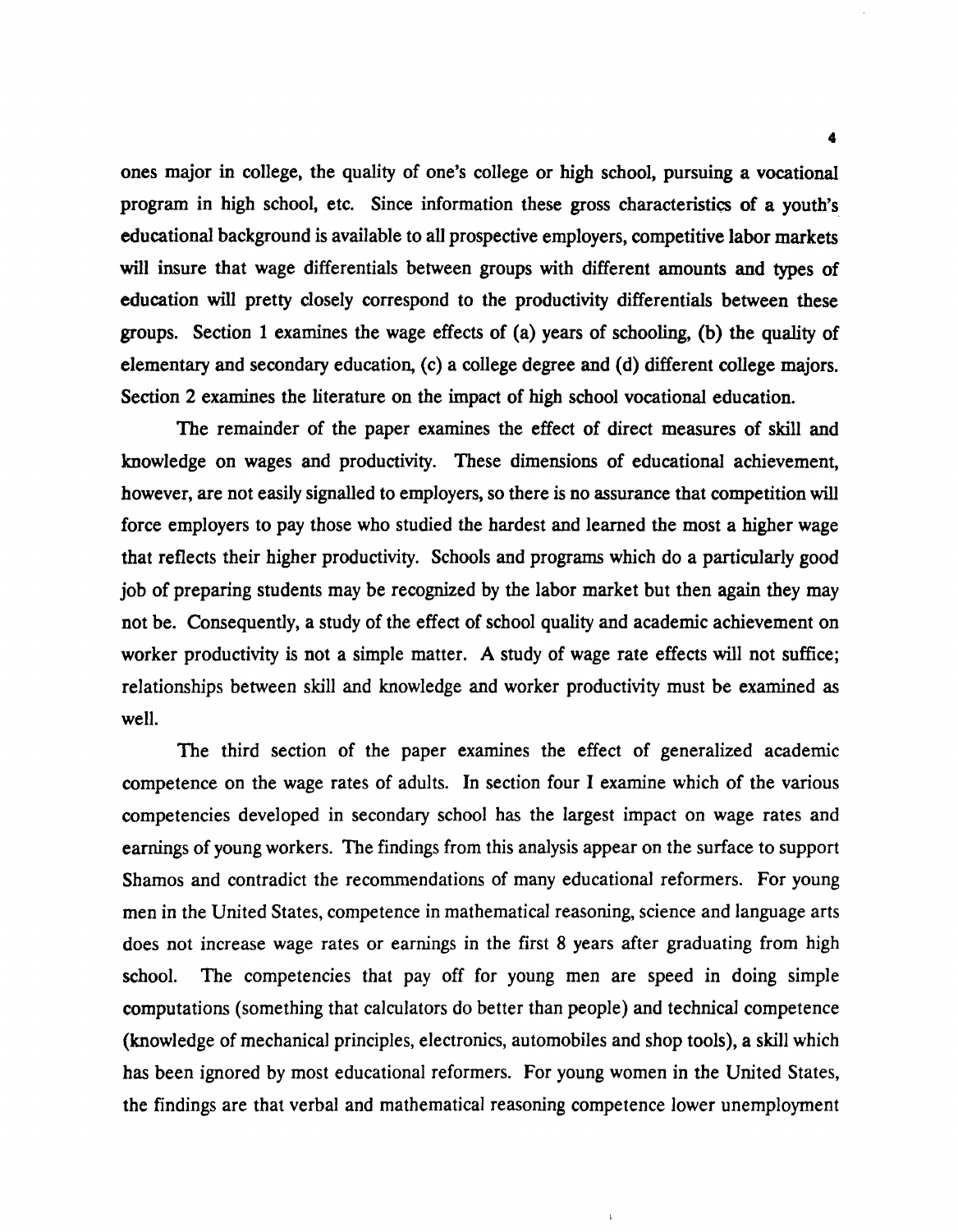and increase earnings but only mathematical reasoning competence and computational speed increase female wage rates. Competence in science has no effect on earnings or wage rates and verbal ability has no effects on wage rates. While these results provide little support for the Excellence Commission's recommendations, they suggest an immediate explanation for the poor performance of American students in science and higher level mathematics--the absence of significant rewards for the competencies.

The reports recommending educational reform, however, make claims about the productivity effects not the wage rate effects of science, mathematics and language arts competency. Are these effects necessarily the same? The fifth section of the paper addresses this question and concludes that, when the specific competencies of students are not signaled to the labor market by a credential (as is the case for math and science achievement in US high schools), there is very little reason to expect the wage rate effects of specific competencies which are highly correlated with each other to be the same as their productivity effects.

The sixth and seventh section of the paper, therefore, tackle the productivity effects question more directly by analyzing data sets in which worker competencies have been correlated with their relative job performance in specific jobs. These analyses provide support for recommendations for better preparation in math and science, but they also reinforce the findings from the analysis of wage rates, earnings and unemployment regarding the important role of technical competence in blue collar, craft and technician jobs.

The eighth section of the paper examines the association for the period following World War 2 between rates of gain on tests assessing the general intellectual achievement of the population and aggregate rates of productivity growth for the nation, The association is quite strong and survives the introduction into the model of controls for the setback to economic growth resulting from World War 2.

The ninth section of the paper briefly reviews growth accounting studies of the impact of schooling and learning on productivity growth and concludes that improvements in the academic achievement of the average worker can have substantial effects on a nation's productivity growth rate. The final section of the paper reviews the major findings and conclusions of the paper.

5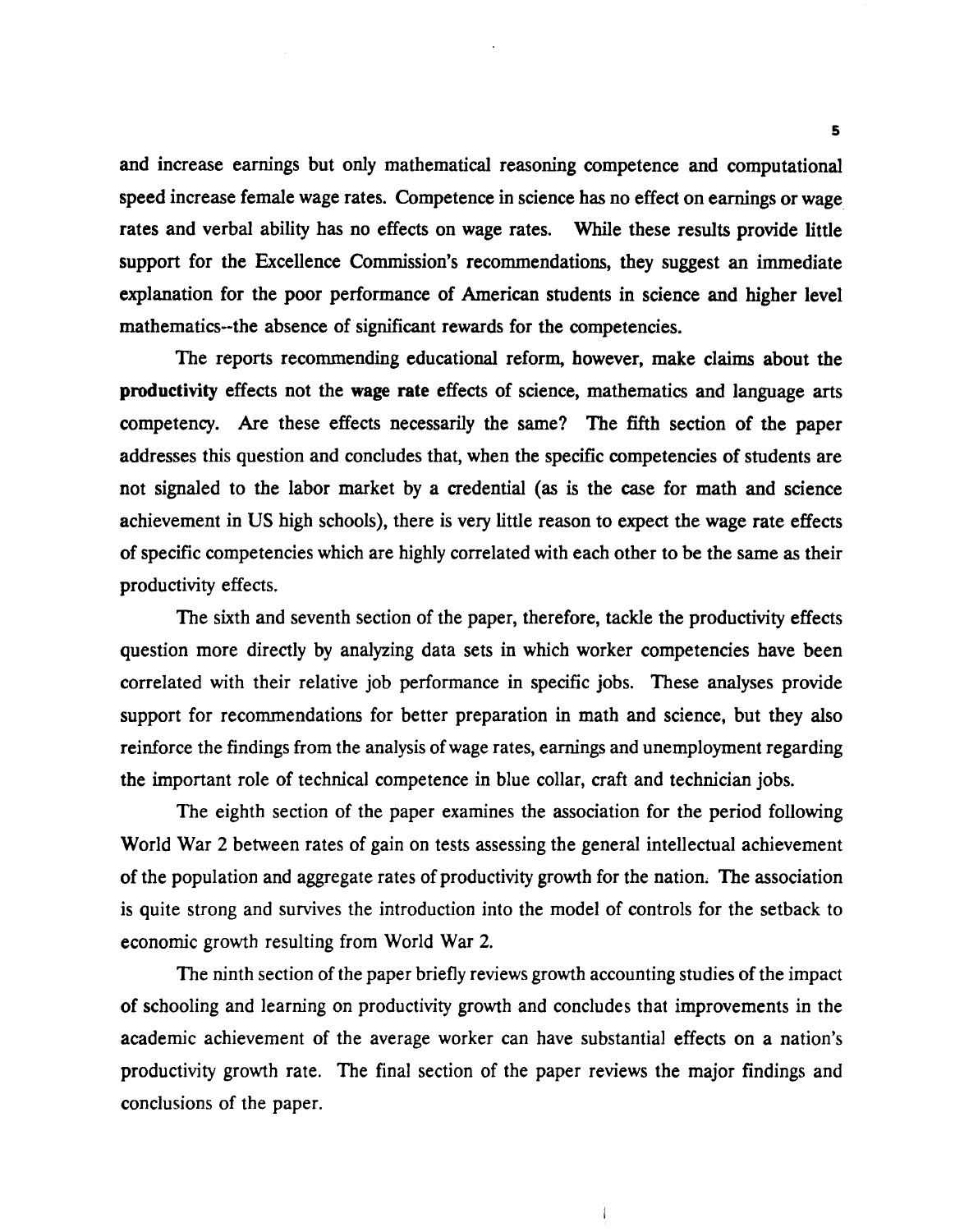### I. THE IMPACf OF SCHOOLING ON EARNINGS

There have been hundreds of studies of the private return to years of schooling. The growth accounting literature (Jorgenson 1984) and most of the rate of return literature (Becker 1975; Hansen 1963; Hines 1970; Hanoch 1967, Hause 1975) uses estimates of schooling's impact on wages and output that are not controlled for ability and social background. Corrected estimates of private returns to schooling can be obtained by including measures of ability in the model (Griliches and Mason 1972; Taubman and Wales 1975) or by using sibling data to match people on ability and socioeconomic factors (Behrman et al. 1977; Olneck 1977). Corrected estimates of rates of return must also take into account downward biases introduced by errors in measuring schooling (Bishop 1974; Griliches 1979) and the probability that those who choose to continue schooling face higher rates of return than those who do not (Willis and Rosen 1979). When models correcting for omitted variables and selection effects are estimated, impacts of years of schooling are typically smaller than in simpler models but the effects are still quite strong. One particularly ingenious study examined the payoff to the additional years of schooling that are caused by state compulsory attendance laws. Angrist and Krueger (1990) found that in 1960 that compulsory attendance laws kept in school about one third of the students who would have dropped out of school at age 16. They also found that the payoff to the additional years of schooling that resulted was 7 percent, roughly the same as the coefficient on schooling in a simple cross section regression.

The economic theory of occupational choice predicts that the selection of occupations and fields of study will be influenced by economic returns. Numerous empirical studies also have demonstrated that decisions to enter college (Bishop 1977a, 1977b, 1992; Tannen 1978; Blakemore and Low 1983) and selections of college major (Freeman 1971; Polachek 1978; Fiarito and Dauffenbach 1982; Blakemore and Low, 1984) are influenced by market signals.

Studies also typically find that vocational training at two-year colleges and technical institutes has positive effects on earnings and that the effects of training are generally more positive for blacks and women than for white males (Freeman 1974). None of the studies of college major or vocational training completely control for tastes, ability, and family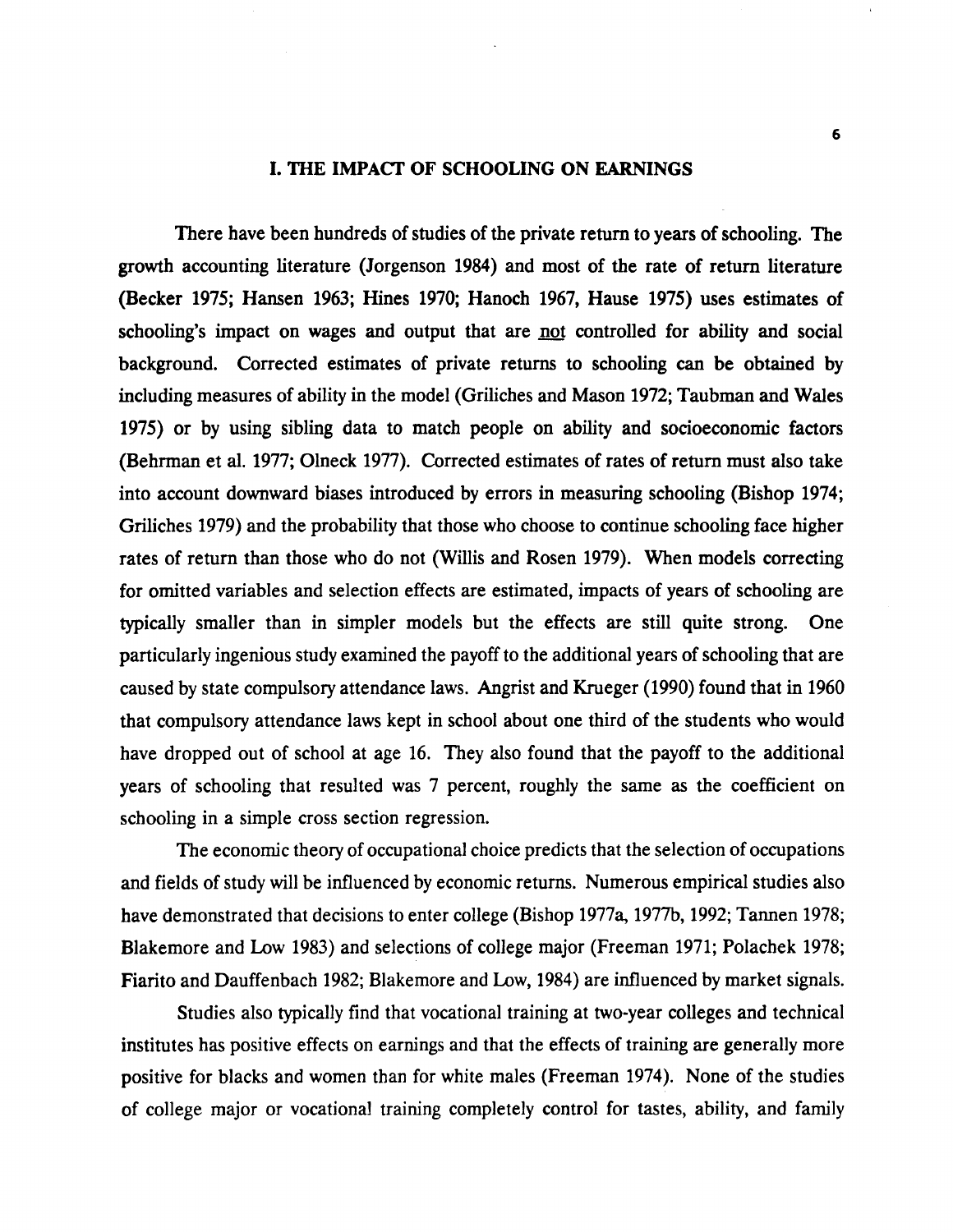background, however. One of the most comprehensive studies of the impact of subbaccalaureate education is a recent study of people who graduated from high school graduates in 1972 (Norton Grubb 1990). When credentials were obtained--particularly associate degrees in vocational specialties--, the payoff was substantial. When, however, credits were obtained but no program completed, wages and earnings seldom increased. Contrary to Freemans findings private vocational technical schools failed to increase wages and earnings.

College Ouality: The returns to the quality of postsecondary education have been examined by a number of studies. These studies have found that college quality has significant effects on earnings (Alwin, Hauser and Sewell 1973, Wise 1975, Wachtel 1976, Symonette 1981). Analyzing 1967 CPS data, Reed and Miller (1970) found that when colleges are ranked by the average ability of entering students, the graduates of top ranked institutions earned 48 percent more than the graduates of the lowest ranked institutions holding college major and years of schooling constant but not student ability. Analyzing NBER-Thomdike data on World War II Air Force veterans and controlling on ability prior to entering college, Terence Wales (1973) found that those graduating from a college in the top quintile of the Gourman ratings earned 10 percent more than those in the other four quintiles. Solomon's (1975) study of the same data set examined compared the effects of different dimensions of quality (cost per student, faculty salaries, prestige, or selectivity) and found that the ability of entering students and faculty salaries were the two best predictors of future earnings. Impacts were quite large. The elasticities of earnings with respect to the quality indicators were .5 for faculty salaries and .7 with respect to SAT test scores of entering freshman. The most recent cohort of college graduates to be studied are students who graduated from high school in 1972. Fourteen years after graduating from high school, the elasticity of earnings with respect to SAT test score of entering freshman was roughly .29 (James, Alsalam, Conaty and To 1989). Clearly, improvements in the quality of ones college education have significant economic payoffs.

### 1.2 Does the Quality of Elementary and Secondary Schools Make A Difference?

Studies of the impact of schools and teachers on educational outcomes have used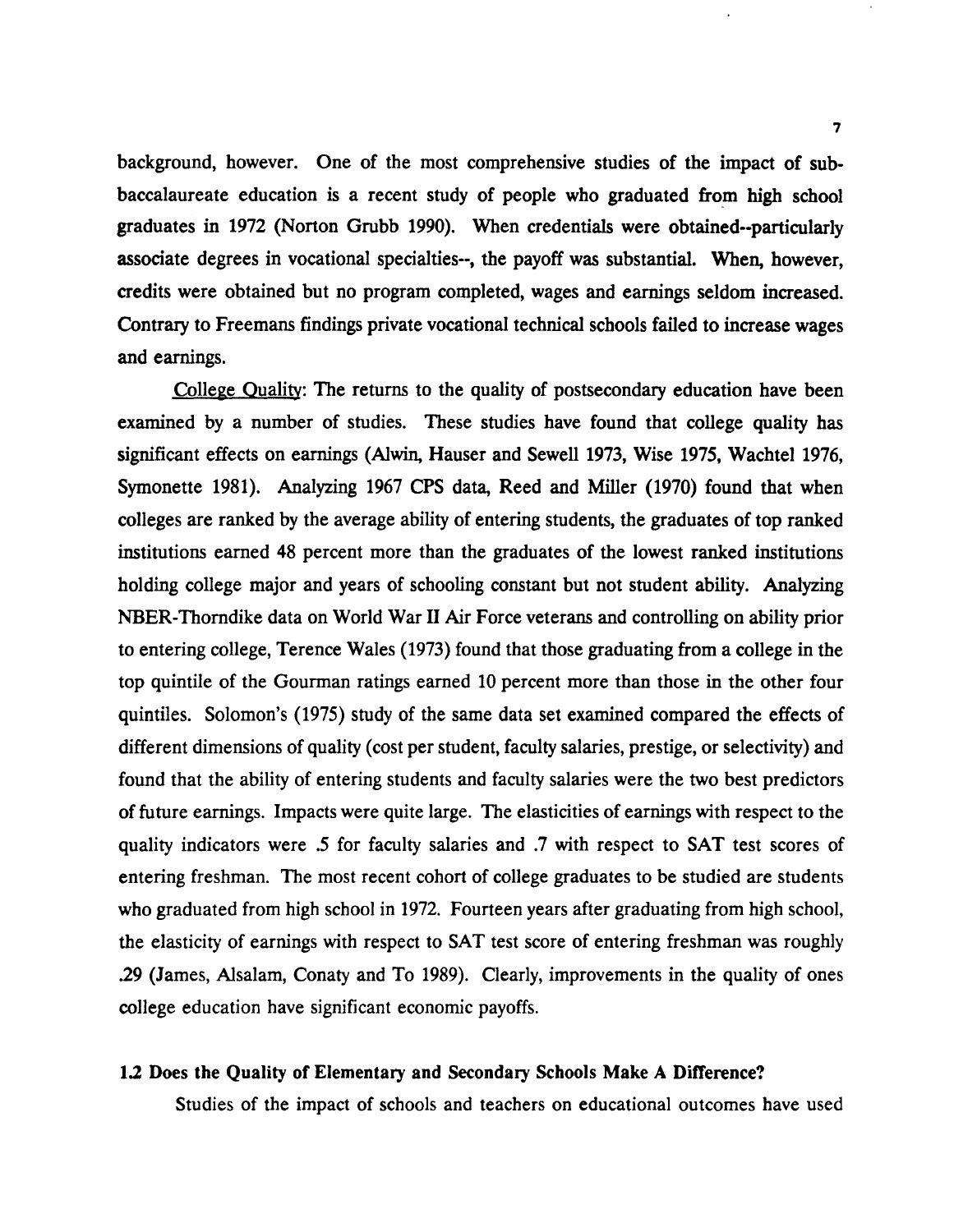standardized test scores indicating acquisition of basic skills (reading and mathematics) as their criterion. This research can be divided into two strands: the first addresses the question "Do schools make a difference?", while the second addresses the more difficult question: "What is it about schools that makes a difference?" The first question has been addressed by modelling student achievement as a function of the characteristics of the student and his/her parents and a set of dummy variables indicating the students' teacher or school. Hanushek concludes:

The findings of these studies (Hanushek 1971, 1986b; Murnane 1975; Armor et al. 1976; Murnane and Phillips 1981) are unequivocal: Teachers and schools differ dramatically in their effectiveness. (Hanushek 1986a, p.1159)

### Input-Output Studies

Finding out what makes some schools more effective than others has proved much more difficult. Input-output studies attempt to answer this question by regressing measures of output--academic test scores--on an array of "school resource" variables. Many of the "school-resource" variables, such as pupil-teacher ratios, physical equipment, and staff training, that have been hypothesized to influence learning turn out to have only weak associations with measured learning outcomes when individual characteristics of students are controlled (Coleman et al. 1966; Averch et al. 1972; Hanushek and Kain 1972; Mosteller and Moynihan 1972). Coleman's conclusion that school inputs of this type do not affect learning generated quite a controversy. Numerous commentaries and additional research have disputed these conclusions (Bowles and Levin 1968a, 1968b; Cain and Watts 1968; Smith 1972; Bowles 1968), but recent reviews of the input-output research conclude that these educational inputs do not have a consistent positive impact on student performance (Hanushek 1986, 1989). The teacher characteristics that most consistently have a positive effect on learning are tests measuring teacher knowledge and ability (Hanushek 1971; Strauss and Sawyer 1986, Ferguson 1991). The results are somewhat more equivocal for teacher experience--in Hanushek's 1989 survey 28 percent of the coefficients were significantly positive and 7 percent were significantly negative. For per pupil expenditure, 20 percent of the coefficients were significantly positive and 4.6 percent were significantly negative.

8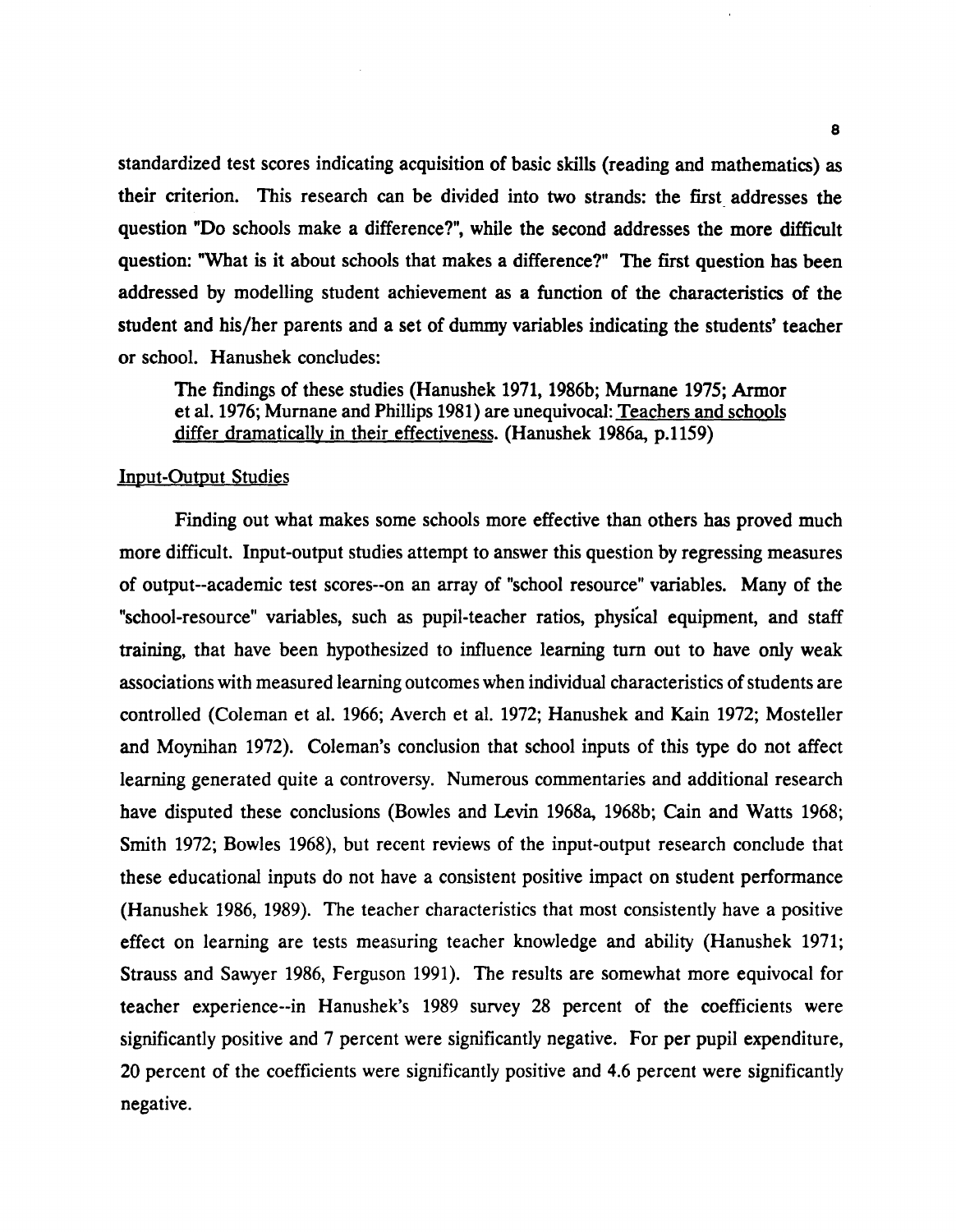When, however, the dependent variable is an individual's wage rate (adjusted for local variations in the cost of living), measures of per pupil expenditures typically have significant positive effects (Akin and Garfinkel 1977; Ribich and Murphy 1975; link and Ratledge 1975; Rizzuto and Wachtel 1980; Tremblay 1986). The best of these studies is a recent one by David Card and Alan Krueger 1992). They report:

Using earnings data from the 1980 Census, we find that men who were educated in states with higher quality schools have a higher return to additional years of schooling. Rates of return are also higher for individuals from states with better educated teachers....A decrease in the pupil /teacher ratio by five students is associated with a 0.4 percentage point increase in the rate of return to schooling (p. 1,3).

These findings suggest the possibility that in the United States increased school expenditures do indeed increase a student's future labor market productivity but not by raising the scores on the tests of mathematical and verbal skills used in input-output studies. H, for example, poorly endowed school districts respond to their situation by focusing instruction on basic skills, adopting styles of teaching which inhibit the development of problem solving ability (but improve scores on basic skills tests), and scaling back offerings in the more costly scientific, vocational and technical subjects, one would expect school expenditures to have much larger effects on wages than on tests of basic skills.

In order for input-output studies to yield unbiased estimates of the effects of school resource variables on learning it is essential that school inputs are both exogenous and uncorrelated with unmeasured determinants of school quality. This is rather strong assumption. The philosophy behind compensatory education programs implies that one should react to failure by trying harder--ie. spending more. Examples of this are easy to find: special education, mastery learning, Title I and programs which offer additional state aid to districts with large numbers of students performing below grade level. If school failure indeed leads to increases in funding, the endogeneity biases the estimated effects of school resource variables toward zero.

Troubled schools often find that they cannot recruit and retain teachers without paying a salary premium and that class sizes become small because of truancy and pupil transfers. These phenomena tend to generate a negative correlation between unobserved

9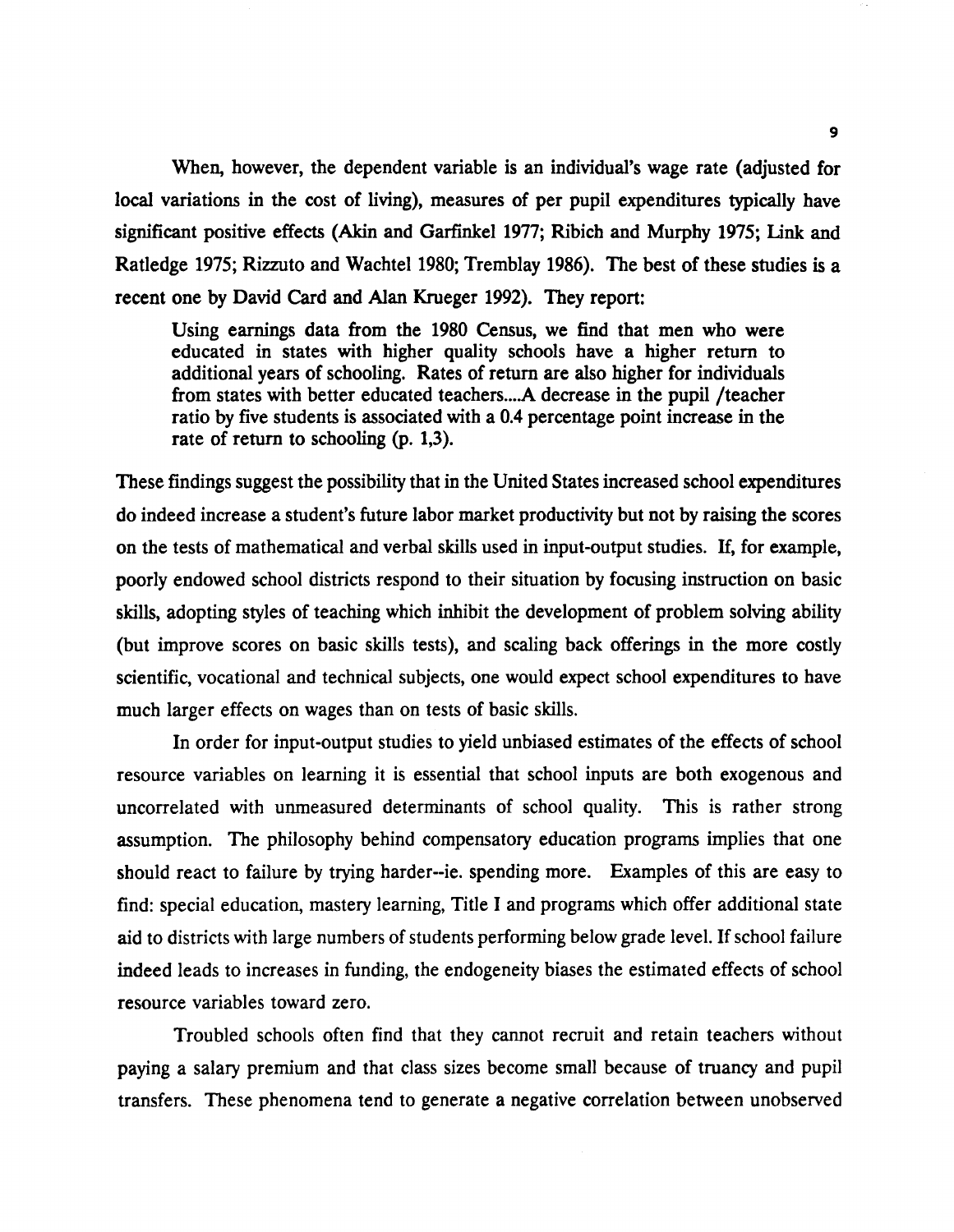school quality, on the one hand, and teacher salaries and teacher-pupil ratios on the other. This biases the estimates of the effects of school inputs in the negative direction.

#### 1.3 The Social Payoff to College Attendance

The Vietnam War, the baby boom and the founding of more than a thousand public colleges caused the college graduate labor force to explode during the 19705. The share of 25-29 year old males with a bachelors degree rose from 13.5 percent in 1957 to 27.5 percent in 1976. The result was a surplus which substantially lowered the economic return to college. This caused enrollment rates to decline and by 1987 the share of 25-29 year old males with a BA had fallen to 22.3 percent. The surplus quickly disappeared and by the end of the decade a shortage had developed.

The wage premium for attaining a college degree rose dramatically during the 1980s and is now at all time highs. The evidence on this issue is overwhelming. In May/June CPS data, real hourly wage rates of workers with 16years of schooling and 1 to 10 years of experience rose 14.7 (12.2) percent for males (females) between 1980 and 1988 while real wage rates of workers with 12years of schooling and similar levels of experience fell 16 (5.4) percent for males (females) (Kosters 1989). Kosters concludes that "The college wage premium was more than twice as large for men and more than 50 percent higher for women in 1988 than in 1980 (p. 2)". In the National Center for Education Statistics' (1991) Recent College Graduate surveys, real average annual salaries (one year after graduation) rose 31 percent from \$15,000 (in 1987 dollars) for the class of 1975 to \$20,300 for the class of 1986. Blackburn, Bloom and Freeman (1989) report that between 1979 and 1987 the real full time earnings of 25 to 34 year old white male college graduates rose 9.2 percent while the earnings of their high school graduate counterparts fell 9.4 percent. The mean earnings of year-round full-time workers aged 25 to 34 with exactly 16 years of schooling rose 19.5 (8.9) percent for females (males) between 1980and 1989,while the mean earnings of comparable high school graduates fell 0.8 percent for women and fell 8.9 percent for men (U. S. Bureau of the Census, 1982, 1991; price index was CPI-U-X1).

Katz and Murphy's (1990) study of March CPS data found that between 1980 and

j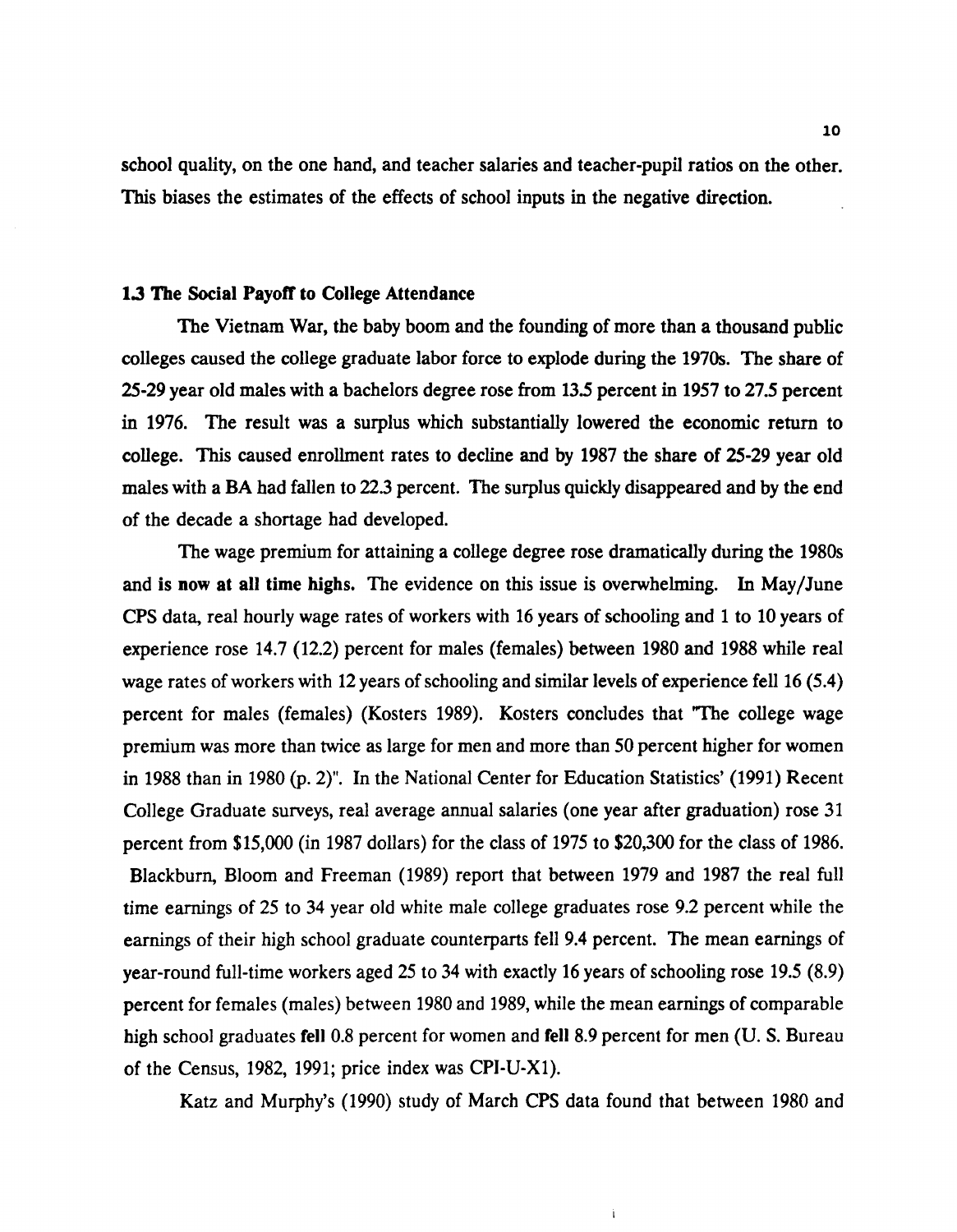1987 real weekly earnings of college graduates with 1 to 5 years of work experience rose 10.6 (12.9) percent for females (males) while the real earnings of high school graduates with similar levels of experience fell 3.2 and 15 percent respectively. They conclude that "changes" in education differentials ...reflect changes in 'skill prices' rather than changes in group composition. We find that rapid secular growth in the relative demand for 'more skilled' workers is a key component of any consistent explanation..." of these changes in wage structure.

Further evidence on the issue comes from Freeman's (1991) study of trends in the incidence of unemployment by education group. While unemployment rates for college graduates were unchanged at very low levels (1.5 percent for 25-64 year olds) in both 1980 and 1988, they rose from 4.7 to 5.4 percent for high school graduates and from 7.4 to 9.2 percent for those who had not completed high school. He concludes that "Rising educational pay differentials thus understate the growing mismatch between demand and supply for labour skills in the United States. (p. 361)"

Not all analysts, however, take the view that the nation is currently experiencing a shortage of college graduates. Ronald Kutscher, Associate Commissioner of the Bureau of Labor Statistics, argues that there existed "an oversupply of college graduates during the 1980's (Kutscher 1991)." He sights as evidence for this view recent increases in the number of people with 16+ years of schooling who are coded by the Current Population Survey as having jobs which are not "traditional" for holders of a bachelors degree. He reports that between 1983 and 1988workers claiming to have completed 16years of schooling increased by 41,000 in secretarial and typist jobs, by 59,000 in factory operative jobs, and by 6,000 in bartender, waiter and waitress jobs. But what about the opposite kind of mismatch: workers who have substantially fewer years of schooling than are required by the job. This kind of mismatch also increased between 1983 and 1988. The number of workers claiming to have fewer than 16 years of schooling increased by 23,000 among physicians, by 18,800 among lawyers and judges, by 14,500 among college teachers, by 125,000 among other teachers and by 99,000 among mathematical and computer scientists (U. S. Bureau of Labor Statistics 1990). Don't these statistics imply a growing shortage of qualified college graduate workers?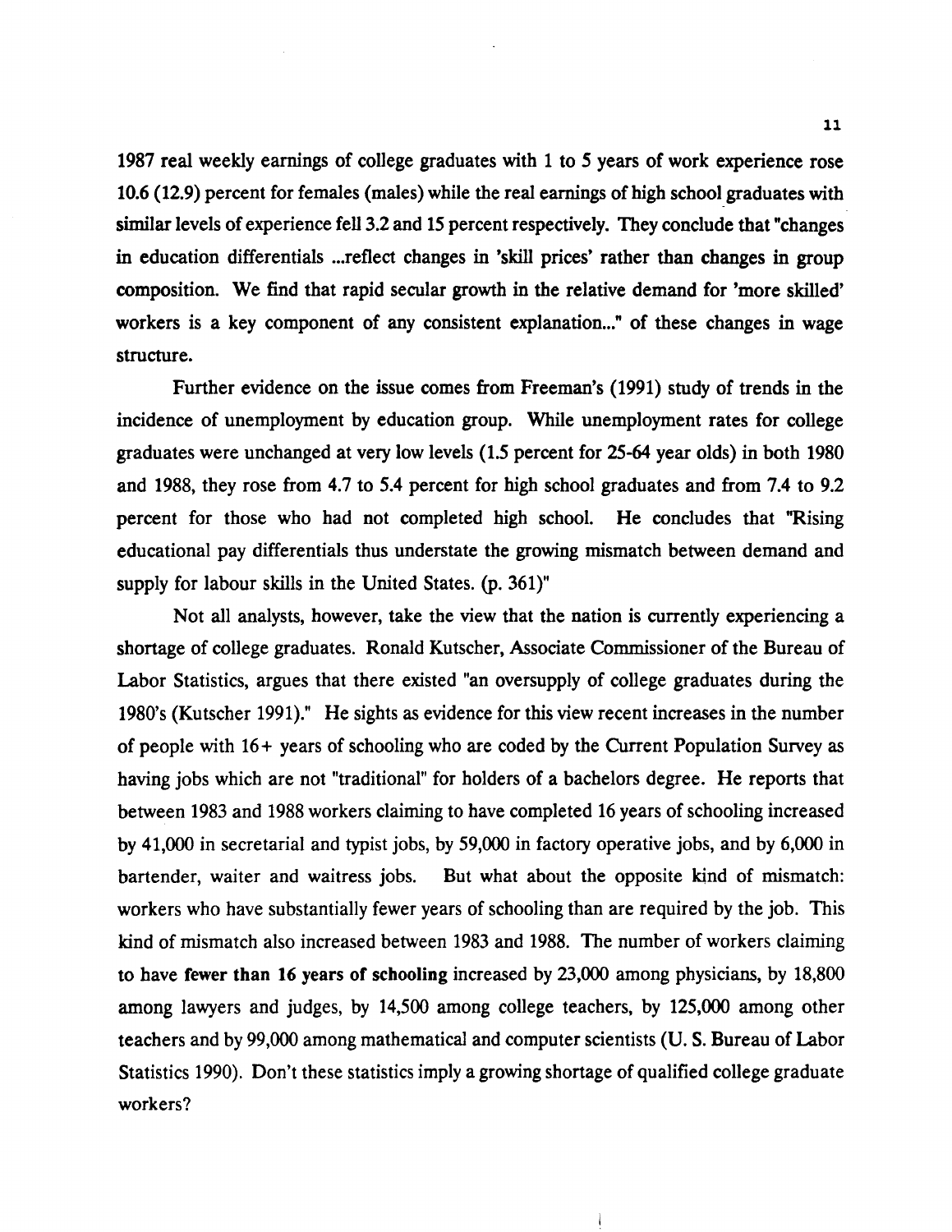But one should not give much credence to any of these estimates of mismatches between schooling and occupation. The reporting and coding of occupation is quite unreliable. Those coded as a professional, a technician or manager by a Census interviewer have a 15 to 21 percent chance of being coded in a lower level occupation by a second interviewer a few months later (U.S. Bureau of the Census 1972). Ten percent of those who report completing 16+ years of schooling also claim not to have received a bachelors degree. Errors in measuring education are also quite common and the incidence of such errors appears to have risen during the  $1980s$ <sup>1</sup>. Many of the discrepancies between an individual's schooling and occupation found in CPS data are caused by reporting and coding errors. How else can one explain the 9.6 percent of college teachers and the 5.4 to 6.5 percent of lawyers, physicians and secondary school teachers who claim not to have completed 16 years of schooling (U.S. Bureau of Labor Statistics 1990, Table F-3). The unreliability of individual measures of occupation and education means that counts of mismatches between schooling and occupation derived from micro data have almost no validity at all. The fact that the BLS keeps track of only one kind of mismatch makes matters worse. True mismatches between education and occupation are a lot less common than these statistics suggest.

This is not to deny that mismatches occur. College graduates are incredibly diverse and seek work in very distinct labor markets. College graduates who major in subjects which have little value in the labor market, who get C's and D's in undemanding courses, who are not geographically mobile, who have a substance abuse problem or who make a poor impression in interviews, will sometimes have to accept jobs which do not appear to "require" a college degree. These graduates are included in the averages and despite the drag they represent on the mean, the average college graduate is doing very well and compared to those who did not go to college she is doing extremely well. Most of those graduating in engineering, computer science, natural science, and business during the 1980s had a variety of well paying alternatives and the job opportunities of humanities, education and social science majors had substantially improved by the end of the decade. Real starting salaries rose 36 percent for humanities majors, 14 percent for education majors, and 31 percent for social science majors between 1976and 1987(National Center for Education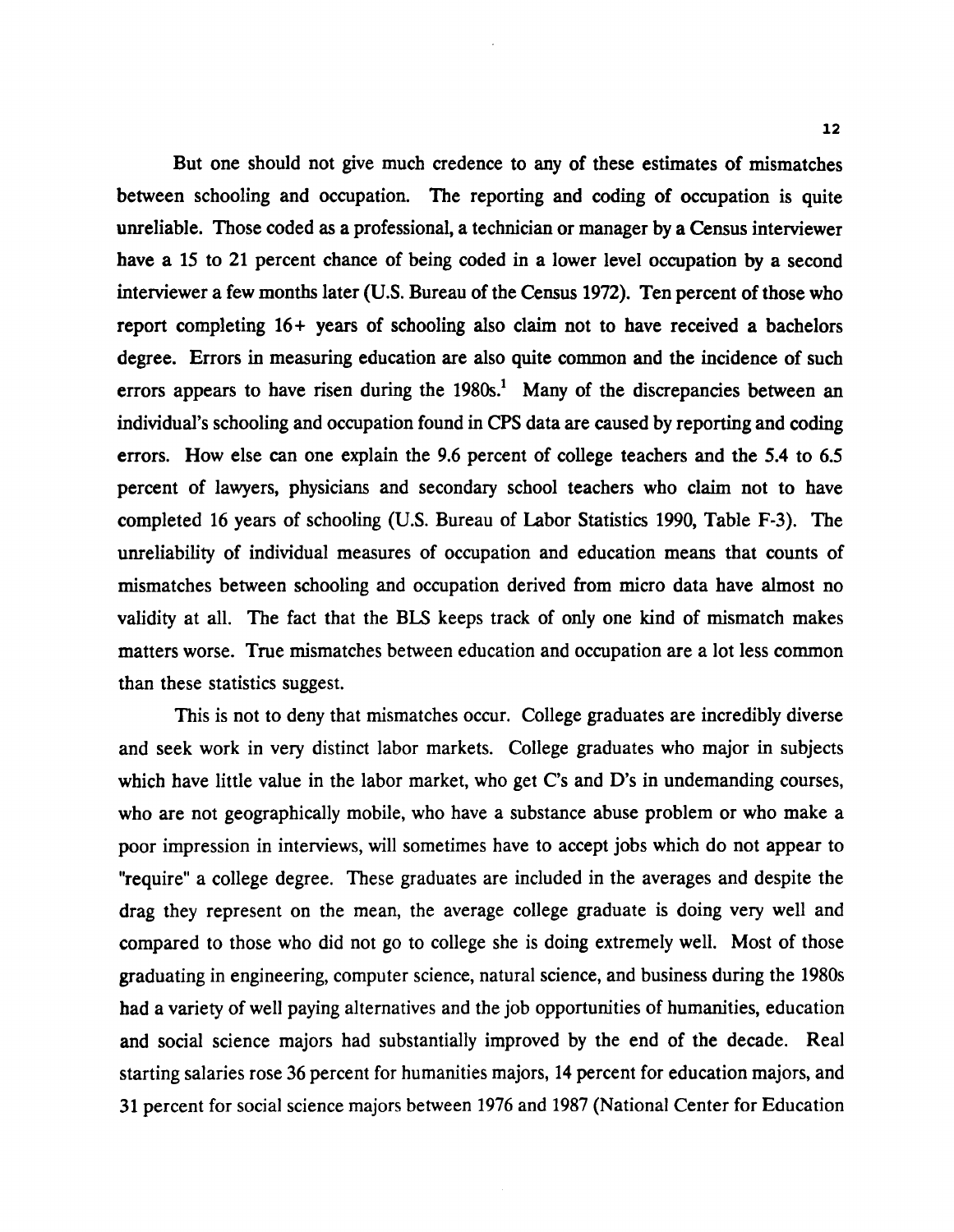Statistics 1990).

### 1.4 Is the Payoff to College Likely to Decline in the Future?

The 1991-92 recession caused many companies to cut back their hiring of college graduates. Is this setback the beginning of a crash in the market demand for college graduates or is it a temporary effect of the recession? In my view the recession is the cause of the problem. The recession has made things even more difficult for workers without a college degree. Real hourly compensation of production and non-supervisory workers fell 0.3 percent between the first quarter of 1990 and the last quarter of 1991 while the real hourly compensation rose 0.5 percent for managers and 0.8 percent for professional and technical workers (Bureau of Labor Statistics, March 1992).

The second way to examine whether the wage premium for college is likely to crash in the 1990s is to compare projections of the supply and demand for college graduates. Let us begin by examining projections of supply. Such an examination leads to the conclusion that the number of college graduates in the work force is fated to grow more slowly in the 1990s than in the 1980s. The latest Projections of Education Statistics (NCES, Nov. 1991) forecasts that 1,080,000 BAs will be awarded annually during the 1990s. This projection assumes that recent increases in college attendance rates will soon result in substantial increases in the proportion of 25-29 year olds with a college degree. Nevertheless, this forecast implies that during the 1990s there will be a slowdown of .71 percentage points per year in the growth rate of the ratio of workers with a college degree to those with a high school degree or less.<sup>2</sup> This slowdown has four causes: the baby bust, the rising number of college educated workers reaching retirement age during the 1990s, rising tuition levels, and falling achievement levels and high non-completion rates in American high schools (Bishop 1992).

If relative demand for college educated workers continues to grow at the rates that prevailed in the 1960s, 70s and 80s, the inevitable outcome is a further escalation of the already extremely high wage premiums for college education. Will the upskilling trends of the last three decades continue during the 1990s? The BLS predicts a slowdown. Bishop and Carter (1991, Bishop 1992a) argue, to the contrary, that past upskilling trends will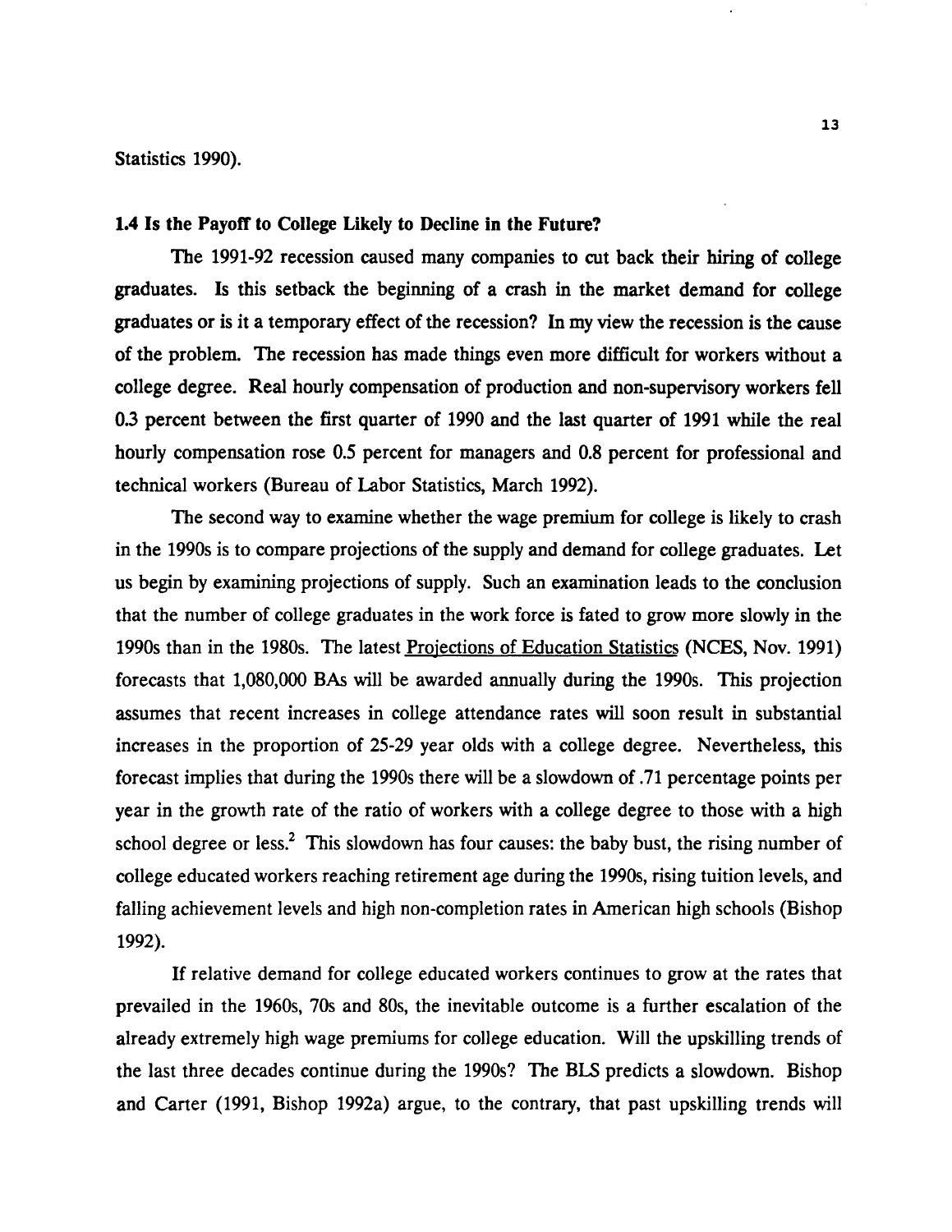$+1$ <sup>2</sup> continue. They argue that  $BLS\$  method of forecasting occupational demand is biased and tends to under project the growth of occupations in which college graduates predominate. An examination of the track record of recent BLS projections appears to support Bishop and Carter's claims.

BLS Projections for the 1980s: In August 1981, the BLS projected that professional, technical and managerial ( $PT\&M$ ) jobs, which were 24.9 percent of the nation's jobs in 1978, would account for 28 percent of employment growth between 1978 and 1990. Operatives, laborers, farm laborers and service workers (OL&S) which were 37 percent of employment in 1978, were projected to account for 35.4 percent of employment growth during the period. Columns 4 and 6 of Table 1 tell us what actually happened. Data from the Current Population Survey indicates that professional, technical and managerial jobs accounted for 53.6 percent of 1978-90 job growth and operative, laborer and service jobs accounted for only 8.7 percent of the growth.

For the 1982 to 1995 period, BLS projected that PT&M employment would account for 30.7 percent of employment growth and that OL&S would account for 30.8 percent of growth. Here again they appear to be far off the mark. For the 1982 to 1991 period  $PT\&M$ accounted for 48.7 percent of job growth, and OL&S accounted for 17.7 percent. (see row 5 of Table  $1$ ).<sup>3</sup>

BLS Projections for 2000: The flawed methodology that failed to predict the strong growth of high skill occupations during the 1980s has not been changed. It is, therefore, reasonable to hypothesize that the BLS's latest projections understate upskilling trends of the 1990s. One can see this unfolding in Table 1. The actual growth shares calculated for 1986 through 1991 may be compared to BLS's forecasted growth shares for 1986 to 2000 (see row 7). BLS projects that managerial, professional and technical jobs will account for 37.9 percent of job growth between 1986 and 2000. So far, however, the three high skill occupations have accounted for 64.1 percent of job growth between 1986 and 1991. In 1987, BLS projected that operative, laborer, farm laborer and service jobs would account for 27.8 percent of job growth between 1986 and 2000. So far, these low skill jobs have accounted for only 19.7 percent of job growth between 1986 and 1991.

Still another way to evaluate BLS projections is to compare their predictions to